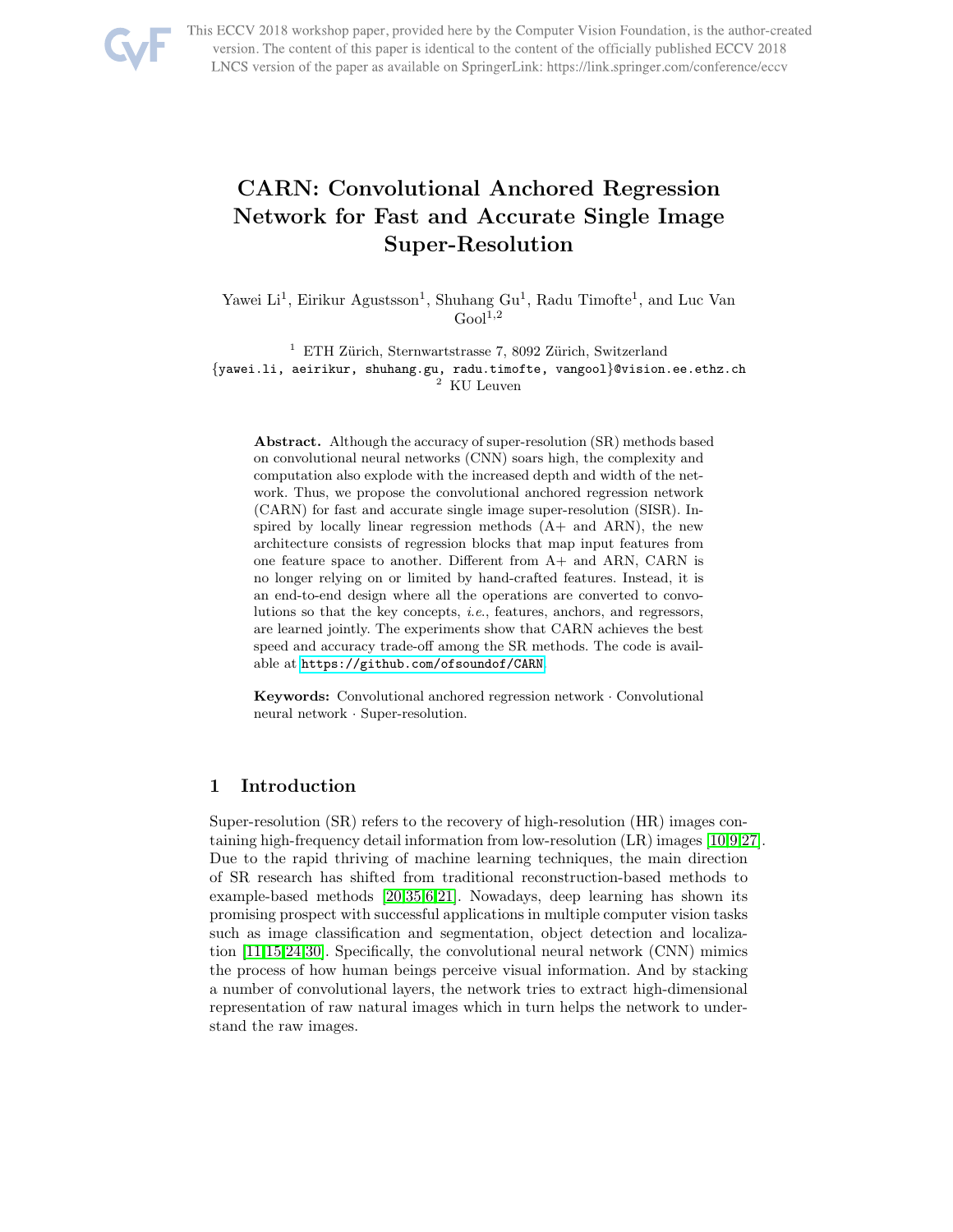

<span id="page-1-0"></span>Fig. 1. Avg. PSNR vs. runtime trade-off on Set5 ( $\times$ 4) tested on Intel Core i7-6700K 4GHz CPU. DIV2K dataset [\[2\]](#page-13-4) is used to train the network. Our proposed CARN has the best speed and accuracy trade-off capability. Details in Section [4.](#page-7-0)

During the past years, single image super-resolution (SISR) algorithms developed steadily in parallel with the advances in deep learning and continuously improved the state-of-the-art performances [\[2,](#page-13-4)[33\]](#page-15-1). Super-resolution convolutional neural network (SRCNN) [\[6\]](#page-13-2) with its three functional layers is the first CNN to achieve state-of-the-art performance on SISR. However, due to the limitation of traditional stochastic gradient descent (SGD) algorithm, the training of SR-CNN took such a long time that the network with more layers seemed to be untrainable. Very deep SR (VDSR) addressed the problem of training deeper SR networks by different techniques including residual learning and adjustable gradient clipping [\[21\]](#page-14-2). The VDSR network contains 20 CNN layers and converges quite fast in comparison with SRCNN. SRResNet [\[26\]](#page-14-6) gained insights from residual network [\[15\]](#page-14-3) and was built on residual blocks between which skip connections were also added to constrain the intermediate results of residual blocks.

The performance of the SR methods is measured mainly in terms of speed and accuracy. As the CNN goes deeper and more complex, the accuracy of SR algorithm improves at the expense of speed [\[28\]](#page-14-7). The earlier works operated on HR grid, *i.e.*, bicubic interpolation of the LR image, which provided no extra information but impeded the execution of the network. Thus, FSRCNN [\[8\]](#page-13-5) was proposed to operate directly on the LR images, which boosted the inference speed. In addition, the large receptive field  $(9 \times 9)$  of SRCNN [\[6\]](#page-13-2) that occupied the major computation was replaced by a  $5 \times 5$  filter followed by 4 thin CNN layers. ESPCN [\[32\]](#page-15-2) was also introduced which works on the LR images with a final efficient sub-pixel convolutional layer. The idea is to derive a final feature map with output dimension  $C(colorchannel) \times r(upscaling factor) \times r$  from the last convolutional layer and use a pixel-shuffler to generate the output HR image.

The new developments in both speed and accuracy directions show their contradictory nature. In Fig. [1](#page-1-0) is depicted the runtime versus PSNR accuracy for several representative state-of-the-art methods. Higher accuracy usually means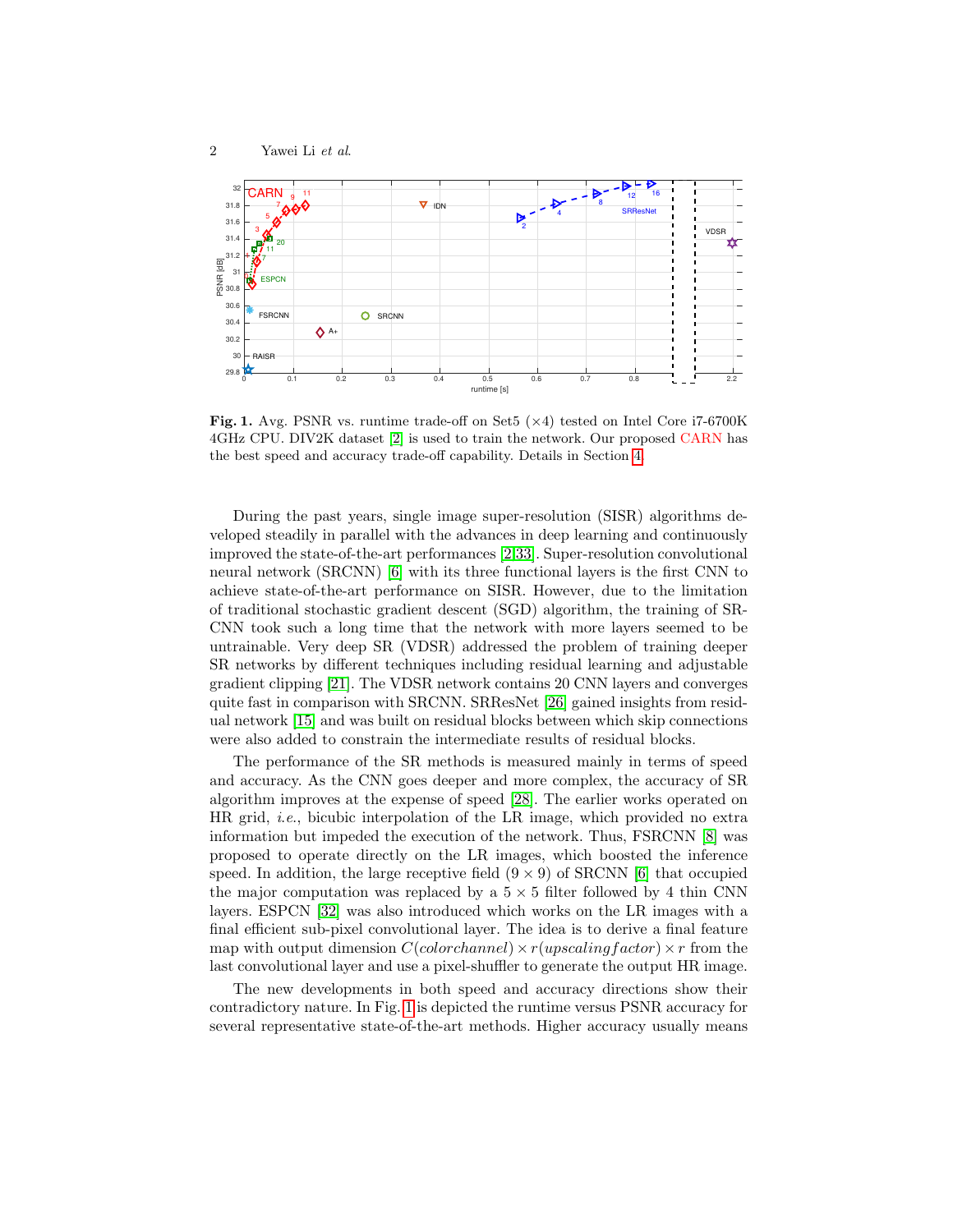deeper networks and higher computation. Improving on both directions requires designing more efficient architectures. Thus, instead of regarding CNN as a black box, more insights should be obtained by analyzing classical algorithms.

We start with A+ [\[35\]](#page-15-0) which achieves top performance in both speed and accuracy among traditional example-based methods. A+ casts SR into a locally linear regression problem by partitioning the feature space and associates each partition with an anchor. Since A+ assigns each feature to a unique anchor, it is not differentiable w.r.t. anchors, which prevents end-to-end learning. To solve this limitation, anchored regression network (ARN) [\[3\]](#page-13-6) proposes the soft assignment of features to anchors whose importance is adjusted by the similarity between the features and anchors. However, since ARN is introduced as a powerful non-linear layer which, for SR, requires as input hand-crafted and patch-based features and needs some preprocessing and post-precessing operations, it is not a fully-fledged end-to-end trainable CNN.

In this paper, we propose the convolutional anchored regression network (CARN) (see Fig. [3\)](#page-6-0) which has the capability to efficiently trade-off between speed and accuracy, as our experiments will show. Inspired by  $A + [35,34]$  $A + [35,34]$  $A + [35,34]$  and ARN [\[3\]](#page-13-6), CARN is formulated as a regression problem. The features are extracted from input raw images by convolutional layers. The regressors map features from low dimension to high dimension. Every regressor is uniquely associated with an anchor point so that by taking into account the similarity between the anchors and the extracted features, we can assemble the different regression results to form output features or the final image. In order to overcome the limitations of patch-based SR, all of the regressions and similarity comparisons between anchors and features are implemented by convolutional layers and encapsulated by a regression block. Furthermore, by stacking the regression block, the performance of the network increases steadily.

We validate our CARN architecture (see Fig. [3\)](#page-6-0) for SR on 4 standard benchmarks in comparison with several state-of-the-art SISR methods. As shown in Fig. [1](#page-1-0) and in the experimental section [4,](#page-7-0) CARN is capable to trade-off the best between speed and accuracy, filling in the efficiency gap.

Thus, the main two contributions of this paper are:

- First, we propose the convolutional anchored regression network (CARN), a fully fledged CNN that enables end-to-end learning. All of the features, regressors, and anchors are learned jointly.
- Second, the proposed CARN achieves the best trade-off operating points between speed and accuracy. CARN is much faster than the accurate SR methods for comparable accuracy and more accurate than the fast SR methods for comparable speed.

The rest of the paper is organized as follows. Section [2](#page-3-0) reviews the related works. Section [3](#page-3-1) introduces CARN from the perspective of locally linear regression and explains how to convert the operations to convolution. Section [4](#page-7-0) shows the experimental results. Section [5](#page-12-0) concludes the paper.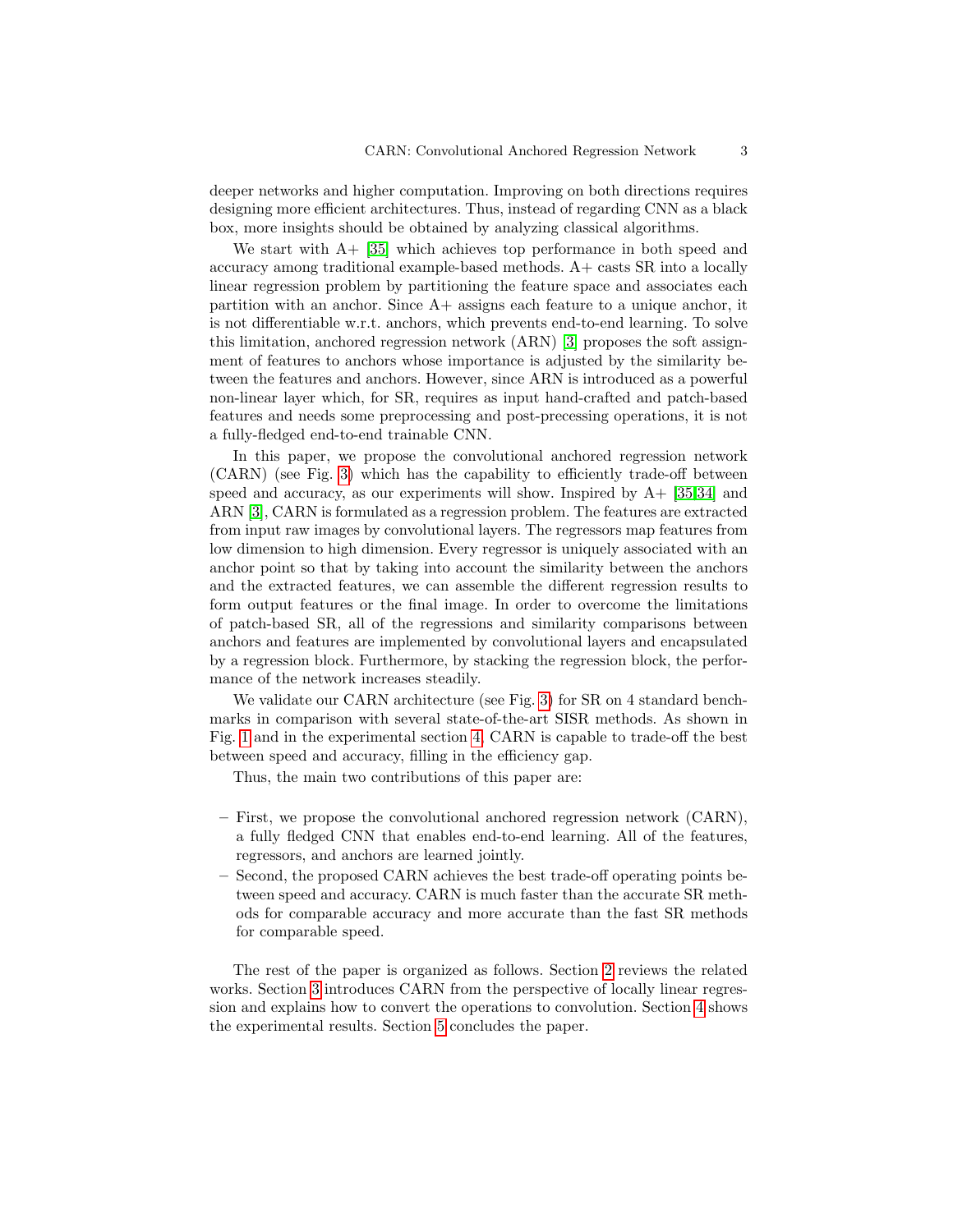## <span id="page-3-0"></span>2 Related works

Neighborhood embedding is one of the early example-based SISR method which assumes LR and HR image patches live in a manifold and approximates HR image patches with linear combination of their neighbors using weights learned from the corresponding LR embeddings [\[5\]](#page-13-7). Instead of operating directly on image patches, sparse coding learns a compact representation of the patch space, resulting a codebook of dictionary atoms [\[20,](#page-14-1)[39,](#page-15-4)[38\]](#page-15-5). By constraining patch regression problem with  $\ell_2$  regularization, anchored neighborhood regression (ANR) gives a closed-form representation of an anchor atom with respect to its neighborhood atoms [\[34\]](#page-15-3). Then the inference process for each input patch becomes a nearest neighbor search followed by a projection operation. A+ [\[35\]](#page-15-0) extends the representation basis from dictionary atoms to features in the training images. However, the limitation of these works is that they work on hand-crafted features.

Since SRCNN  $[6,7]$  $[6,7]$ , the research community has transferred and delved into the utilization of deep features. Gu et al. [\[13\]](#page-13-9) presented a convolutional sparse coding (CSC) based SR (CSC-SR) to address the consistency issue usually ignored by the conventional sparse coding methods. Kim *et al.* [\[21\]](#page-14-2) proposed VDSR and validated the huge advantage of deep CNN features to tackle the ill-posed problem. They also proposed a deeply-recursive convolutional network (DRCN) [\[22\]](#page-14-8) using recursive supervision and skip connections. To design new architecture, researchers absorbed knowledge from the advances in deep learning techniques. Ledig et al.used generative adversarial networks (GAN) [\[12\]](#page-13-10) and residual networks [\[15\]](#page-14-3) to build their photo-realistic SRGAN and highly accurate SRResNet. Lai et al. [\[25\]](#page-14-9) incorporated pyramids in their design to enlarge LR images progressively so that the sub-band residuals of HR images were recovered. Some others [\[36](#page-15-6)[,40\]](#page-15-7) resorted to DenseNet [\[16\]](#page-14-10) connections or the combinations of residual net and DenseNet.

## <span id="page-3-1"></span>3 Convolutional anchored regression network (CARN)

In this section, we start with the basic assumption of locally linear regression, derive the insights from it, and point out how we convert the architecture to convolutional layers in our proposed convolutional anchored regression network (CARN).

### <span id="page-3-2"></span>3.1 Basic formulation

Assume that a set of k training examples are represented by  $\{(\mathbf{x}_1, \mathbf{y}_1), ..., (\mathbf{x}_k, \mathbf{y}_k)\}\$ where the features  $\mathbf{x}_i \in \mathbb{R}^d$  can be hand-crafted in locally linear regression setup or extracted by some layer in CNN, and the label  $y_i \in \mathbb{R}^{d'}$  is real-valued and multidimensional. Then the aim is to learn a mapping  $g : \mathbb{R}^d \to \mathbb{R}^{d'}$  which approximates the relationship between  $\mathbf{x}_i$  and  $\mathbf{y}_i$ .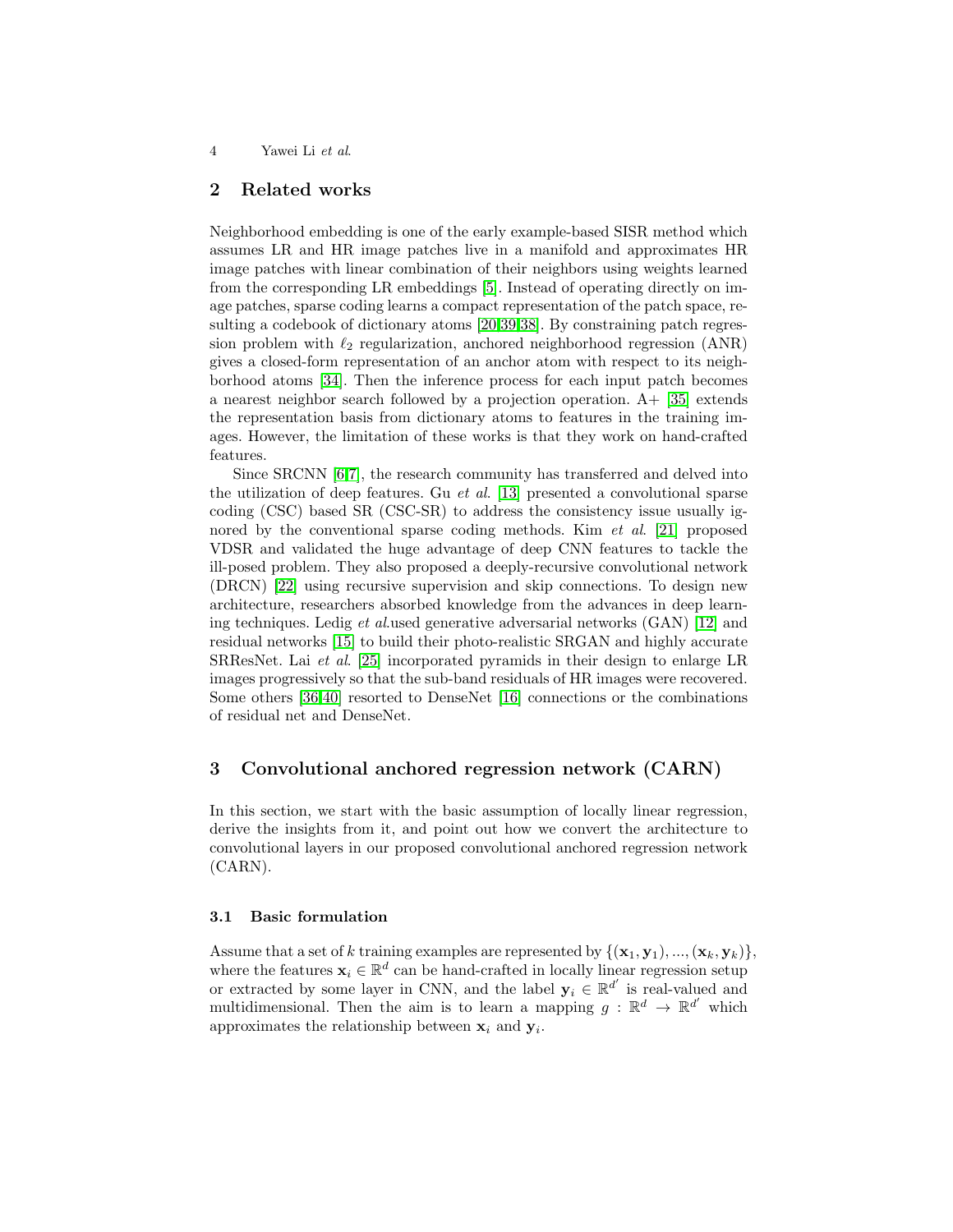The basic assumption of locally linear regression is that the relationship between  $x_i$  and  $y_i$  can be approximate by a linear mapping within disjoint subsets of the feature space. That is, there exists a partition of the space  $U_1, \dots, U_m \subset$  $\mathbb{R}^d$  satisfying disjoint and unity constrains  $\bigcup_{i=1}^m U_i = \mathbb{R}^d$  and  $U_i \cap U_j = \emptyset$  if  $i \neq j$ , and m associated linear regressors  $(\mathbf{W}_1, b_1), \cdots, (\mathbf{W}_m, b_m)$  such that for  $\mathbf{x}_i \in U_i$ :

$$
\mathbf{y}_i \approx \mathbf{W}_j \mathbf{x}_i + b_j,\tag{1}
$$

where  $\mathbf{W}_j \in \mathbb{R}^{d' \times d}$ . Since linearity is only constrained on a local subset, the mapping g is globally nonlinear. Then the problem becomes how to find a proper partition of the feature space and learn regressors that make the best approximation.

Timofte *et al.* [\[34](#page-15-3)[,35\]](#page-15-0) proposed to associate each subset  $U_i$  with an anchor point. The space is partitioned according to the similarity between the anchor points and the features, namely,

$$
U_i = \{ \mathbf{x} \in \mathbb{R}^d | \forall j \neq i, s(\mathbf{x}, \mathbf{a}_i) > s(\mathbf{x}, \mathbf{a}_j) \},
$$
(2)

where  $a_i \in A$  is the anchor point, s is the similarity measure and can be Euclidean distance or inner product [\[35\]](#page-15-0).

Since the features are assigned to uniques anchors with the maximum similarity measure, this partition is not differentiable with respect to the anchors. This impedes the incorporation of SGD optimization. Thus, Agustsson et al. [\[3\]](#page-13-6) proposed to assign features to all anchors whose importance was represented by the similarity measure, namely,

<span id="page-4-0"></span>
$$
\boldsymbol{\alpha}(\mathbf{x}) = \sigma\left( \left( s(\mathbf{x}, \mathbf{a}_1), \cdots, s(\mathbf{x}, \mathbf{a}_m) \right)^T \right), \tag{3}
$$

where  $\sigma(\cdot)$  is softmax function

$$
\sigma(\mathbf{z})_i = \frac{\exp(z_i)}{\sum_{j=1}^m \exp(z_j)}, i = 1, \cdots, m.
$$
\n(4)

Then the contribution of every regressor is considered by taking a weighted average of their regression result with respect to the  $\alpha$  coefficients, namely,

<span id="page-4-1"></span>
$$
\tilde{f}(\mathbf{x}) = \sum_{i=1}^{m} \alpha(\mathbf{x})_i (\mathbf{W}_i \mathbf{x} + b_i)
$$
\n(5)

#### 3.2 Converting to convolutional layers

We build the convolutional regression block based on the above analysis. This regression block can be used as an output layer to form the final SR image or as a building block to form a deep regression network. A reference to Fig. [3](#page-6-0) and [2](#page-5-0) leads to a better understanding of the building process.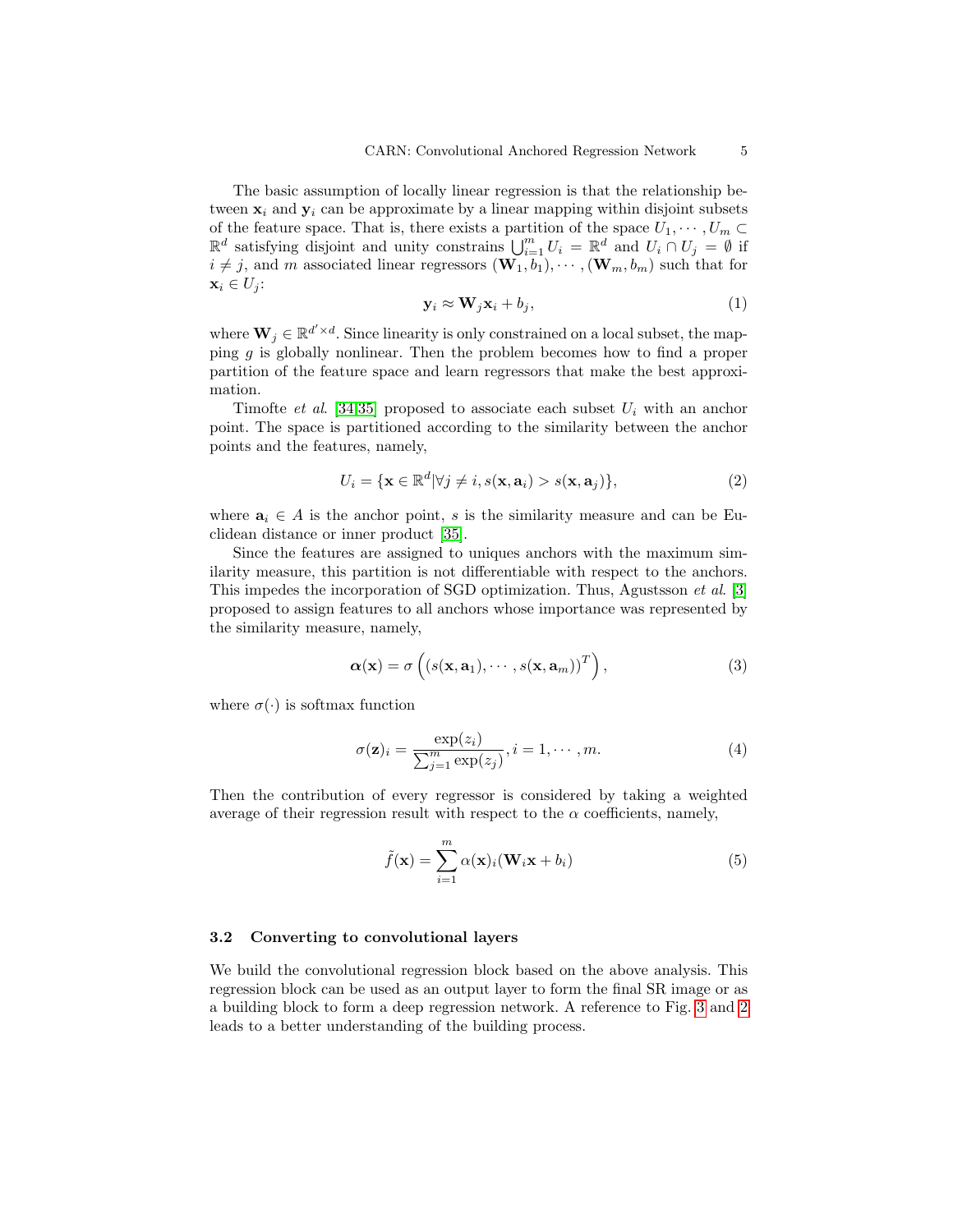

<span id="page-5-0"></span>Fig. 2. CARN Regression Block. The upper branch learns the mapping from one dimension to another and the weights in the conv layer are referred to as regresors. The lower branch generate coefficients to weigh the regression results of the upper branch. The weights of the conv layer in the lower branch are referred to as anchors.

In Subsection [3.1,](#page-3-2) we assume that vectors are mapped from  $\mathbb{R}^d$  to  $\mathbb{R}^{d'}$ . In this subsection, the vectors x and y correspond to multi-dimensional features extracted from feature maps of convolutional layers. Regression based SR (A+ and ARN) extracts x with a certain stride from the feature map and the algorithm operates on the extracted patches. For ARN, every regressor computes regression results for all of the patches. If the extraction stride in ARN is 1, then role of the ARN regressor is actually the same with the kernel in conv layers with stride 1. Thus, in order to relate to convolution operations, we can suppose  $x$ be a vector corresponding to an extracted feature with dimension  $d = c \times w \times h$ from the feature map of a convolutional layer, where  $w$  and  $h$  are the width and height of the extracted features and  $c$  is the number of channels of input feature map. The dimension of the feature map is denoted as  $W \times H$ . The regressor  $W_i$ can be rewritten as a row vector, namely,

$$
\mathbf{W}_{i} = \begin{bmatrix} \boldsymbol{\omega}_{i1}^{T} \\ \vdots \\ \boldsymbol{\omega}_{id'}^{T} \end{bmatrix} = \begin{bmatrix} \boldsymbol{\omega}_{i1} & \cdots & \boldsymbol{\omega}_{id'} \end{bmatrix}^{T}, \qquad (6)
$$

where  $\boldsymbol{\omega}_{ij}^T, j = 1, \cdots, d'$  is the row vector of  $\mathbf{W}_i$  with dimension  $d = c \times w \times h$ . Assuming that the the features are collected by shifting the window pixel by pixel, then by transforming the vector  $\boldsymbol{\omega}_{ij}^T$  to a 3D tensor, it can be implemented via a convolution operation with c input channels and kernel size  $w \times h$ . In most cases, square kernels are used, namely,  $w = h$ . Since  $W_i$  has d' rows and each of them is converted to a convolution,  $\mathbf{W}_i$  can be implemented as a single convolution with d' outputs. In our design, d' could equal  $r \times r$  denoting upscaling factor when the regression block is used as an output layer or c denoting inner channel that maintains learned representation when used as a building block. Considering that there are m regressors and each of them corresponds to a convolution which operates on the same input feature map, the ensemble of regressors  $\bar{\mathbf{W}} = [\mathbf{W}_i \cdots \mathbf{W}_m]$  can be implemented by a convolutional layer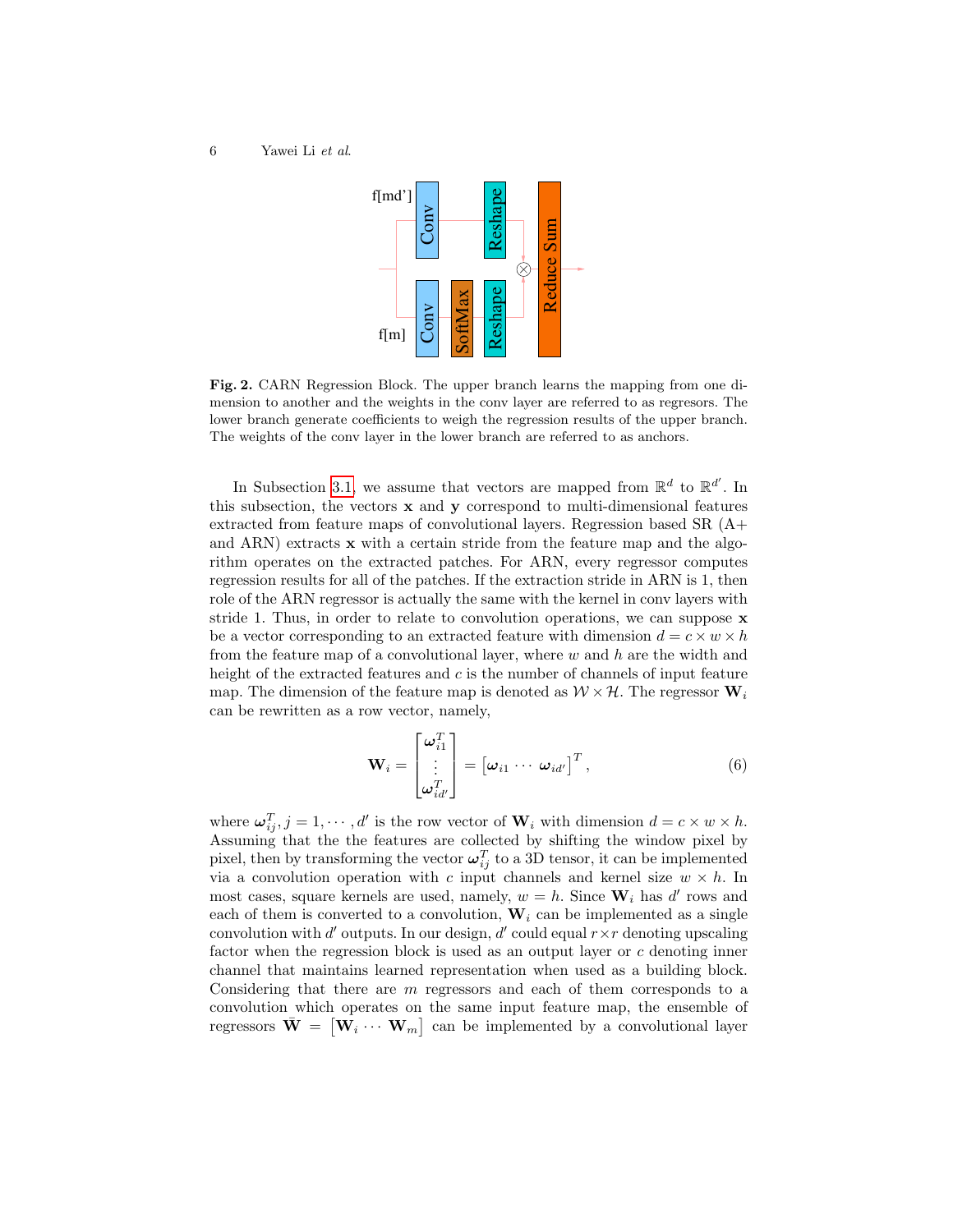with kernel size  $w \times h$  and output channel  $m \cdot d'$ , namely,

<span id="page-6-1"></span>
$$
\mathbf{R} \in \mathbb{R}^{\mathcal{W} \times \mathcal{H} \times m \cdot d'} = \mathbf{W} \circledast \mathbf{X} + \mathbf{B},\tag{7}
$$

where  $\mathscr B$  denotes convolution,  $\mathbf X \in \mathbb R^{W \times H \times c}$  the feature map where x is extracted,  $\mathbf{W} \in \mathbb{R}^{c \times w \times h \times m \cdot d'}$  the weights of the convolution, and  $\mathbf{B} \in \mathbb{R}^{m \cdot d'}$  the biases. As stated above, we use  $W \times H$  to denote the dimension of the feature map. Note that the kernel **W** is a 4D tensor with dimension  $c \times w \times h \times m \cdot d'$ . The  $4^{th}$  dimension has size  $m \cdot d'$  which denotes one single value.

Similarly, if inner product is taken as the similarity measure, then it can also be implemented as a convolution. The anchor points  $a_i$  have the same dimension with features **x** and can act as the kernel of the convolution. By aggregating the operations in [\(3\)](#page-4-0), the soft assignment of features becomes a convolutional layer with a kernel size  $w \times h$  and m output channels, namely,

<span id="page-6-2"></span>
$$
\mathbf{C} \in \mathbb{R}^{\mathcal{W}\times\mathcal{H}\times m} = \sigma(\mathbf{A} \circledast \mathbf{X}),\tag{8}
$$

where  $\mathbf{A} \in \mathbb{R}^{c \times w \times h \times m}$  is the weights gathered from the m anchors  $\mathbf{a}_1, \dots, \mathbf{a}_m, \sigma$ is softmax activation function. In order to aggregate the convolution (regression) result and achieve the functionality of  $(5)$ , the regression result **R** and similarity measure C are reshaped to 4D tensors, multiplied element-wise, and summed along the anchor dimension, resulting a 3D tensor, namely,

<span id="page-6-3"></span>
$$
\mathbf{Z} \in \mathbb{R}^{\mathcal{W} \times \mathcal{H} \times d'} = \mathcal{S}_3(\mathcal{R}(\mathbf{C}) \otimes \mathcal{R}(\mathbf{R})),\tag{9}
$$

where the operator  $\mathcal R$  reshapes **C** and **R** to  $\mathcal W \times \mathcal H \times m \times d'$  and  $\mathcal W \times \mathcal H \times m \times 1$ tensors, ⊗ is element-wise multiplication where broadcasting is used along the fourth dimension, the operator  $S_3$  sums along the third (anchor) dimension. When used as an output layer, the following pixel-shuffler or Tensorflow depthto-space operator transforms **Z** to an SR image **Z** with dimension  $r \mathcal{W} \times r \mathcal{H}$ .



<span id="page-6-0"></span>Fig. 3. CARN architecture: 3 convolutional layers extract features from LR input image and a stack of regression blocks maps to HR space. The number of filters (f) of convolutional layers is shown in the square brackets. All filters have kernel size  $3 \times 3$ and stride 1. More details in Section [3.](#page-3-1)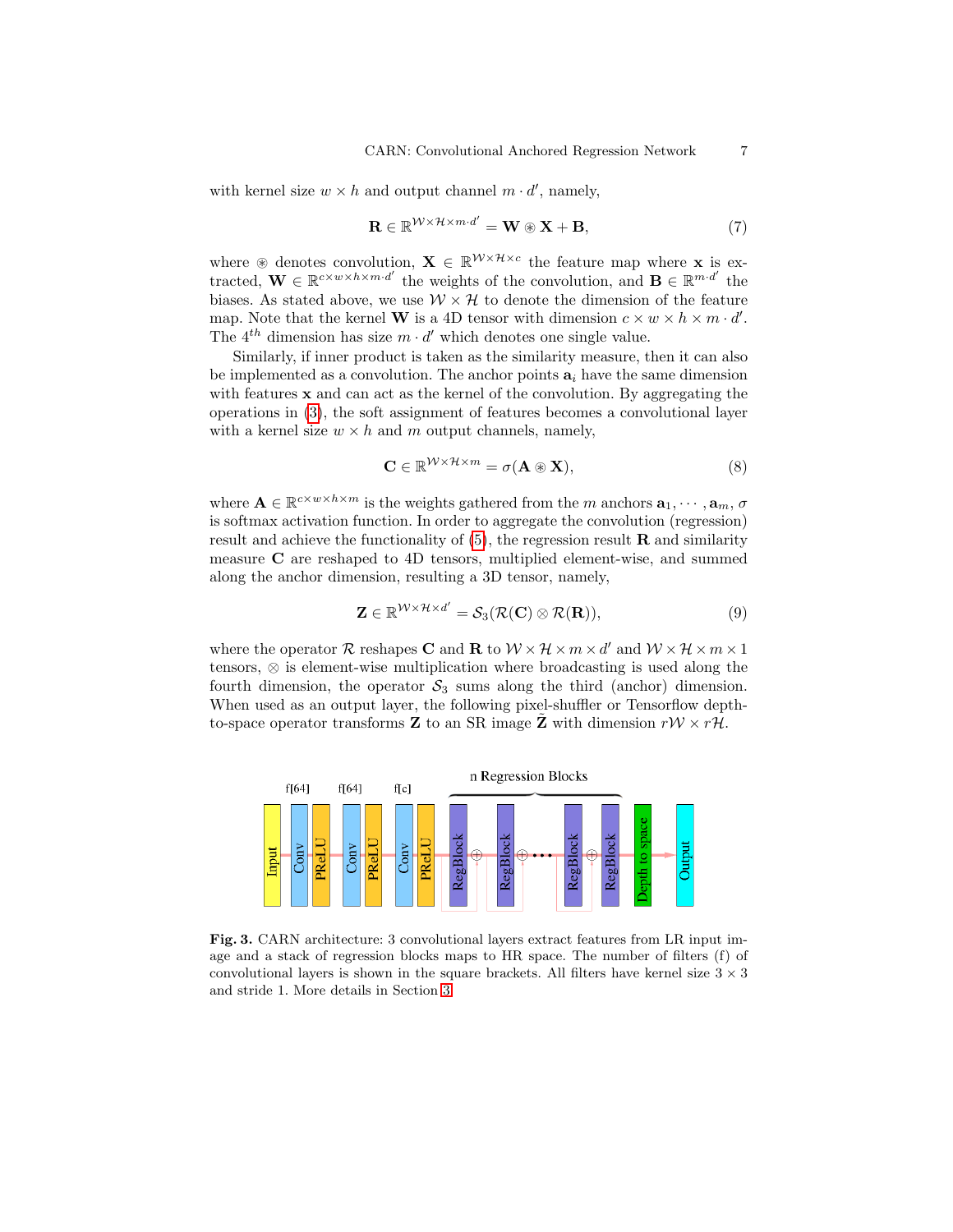#### 3.3 Proposed CARN architecture

The architecture of CARN is shown in Fig. [3.](#page-6-0) The first three convolutional layers extract features from the LR images followed by a stack of regression blocks. The last regression block acts as a upsampling block while the other regression blocks' input and output has the same number of feature maps. In order to ease the training of the regression blocks, skip connections are added between them. An exception is made for the last regression block that acts as an output layer. If the number of inner channels c and  $r \times r$  equals, then a skip connection is also added for the last regression block. Otherwise, there is no skip connection for it.

The regression block shown in Fig. [2](#page-5-0) is built according to  $(7)$ ,  $(8)$ , and  $(9)$ . The upper and lower branches achieve the functionality of regression and measuring similarity, respectively. Then the element-wise multiplication and reduced sum along the anchor dimension assemble the results from different regressors. We refer to the weights in the uppper and lower branch as regressors and anchors, respectively. The numbers of regressors and anchors are the same and denoted as  $m$ . The number of inner channels is denoted as  $d'$  which is equal to the number of channels of the output feature map of the regression block. In  $A<sub>+</sub>$ , the anchors are the atoms of a learned dictionary that is a compact representation of the image feature space while in CARN the anchors, regressors, and features are learned jointly

## <span id="page-7-0"></span>4 Experiments

In this section, we compare the proposed method with state-of-the-art SR algorithms. We firstly introduce experimental settings and then compare the SR performance and speed of different algorithms.

#### 4.1 Datasets

DIV2K dataset [\[2\]](#page-13-4) is a newly released dataset in very high resolution (2K). It contains 800 training images, 100 validation images, and 100 test images. We use the 800 training images to train our network. The training images are cropped to sub-images with size 64 for  $\times 2$  and  $\times 4$ , and 66 for  $\times 3$ . There is no overlap between the sub-images. Data augmentation (flip) is used for the training. We test the networks on the commonly used datasets: Set5 [\[4\]](#page-13-11), Set14 [\[38\]](#page-15-5), B100 [\[29\]](#page-14-11), and Urban100 [\[17\]](#page-14-12). We follow the classical experimental setting adopted by most of previous methods [\[34](#page-15-3)[,35](#page-15-0)[,17](#page-14-12)[,21\]](#page-14-2). The LR image is generated by the Matlab bicubic downscale operation, and we only compute the PSNR and SSIM scores on the luma Y channel of the super-resolved image for most of the experiments. For the challenge, the network operates on a RGB image and output a RGB image. In that case, the PSNR and SSIM are also computed on the RGB channel.

#### 4.2 Implementation details

The number of inner channels are set as 16 for upscaling factor  $\times 2$  and  $\times 4$ , and 18 for  $\times$ 3 unless otherwise stated. Three feature layers are used. Since c equals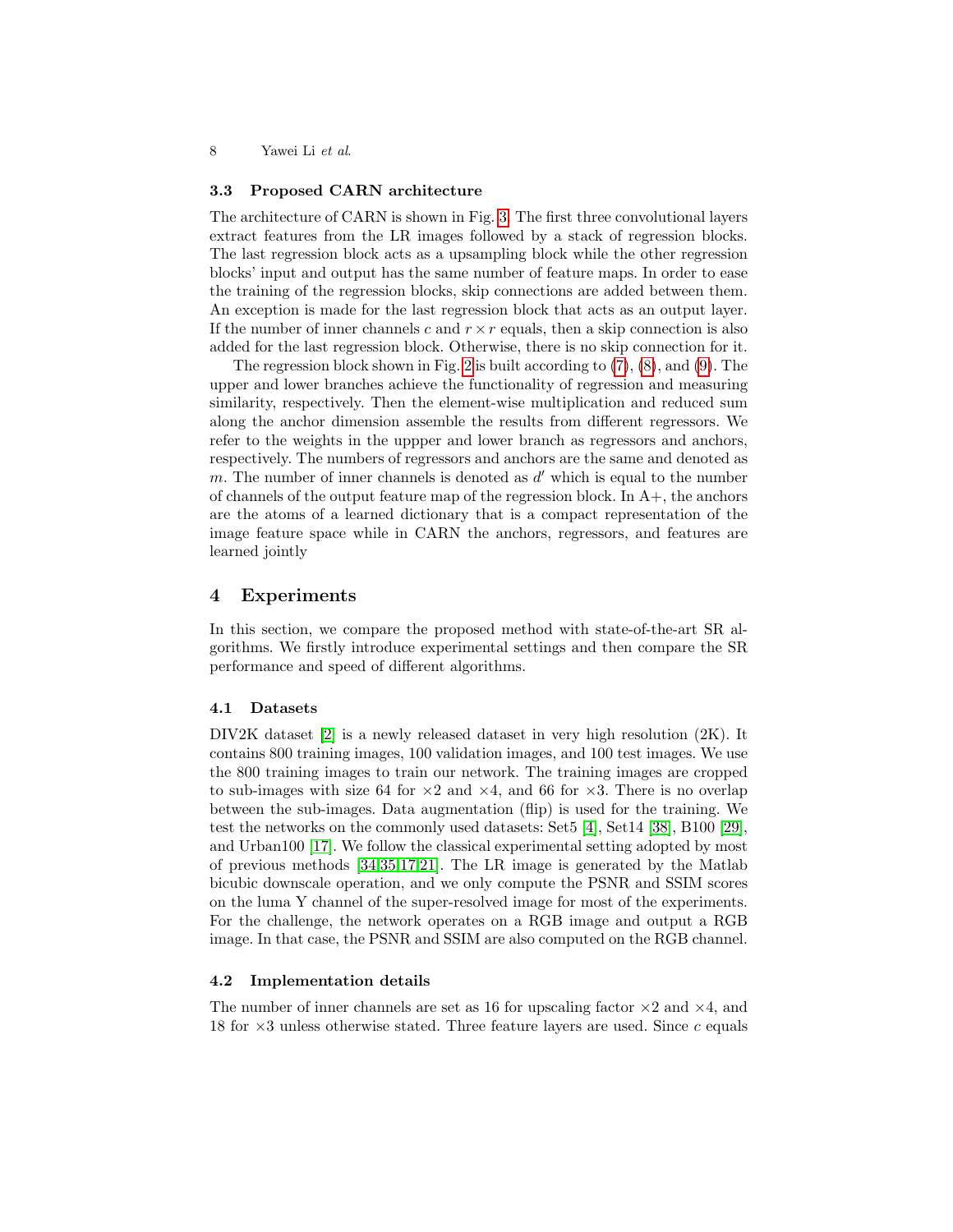to  $r \times r$  for  $\times$ 4, skip connection is added for the last regression block. We always use 16 anchors/regressors for our experiments unless otherwise stated.

We use residual learning that only recovers the difference between the HR image and bicubic interpolation. We train our network using mean square error (MSE) with weight decay 0.0001. We used the weight initialization method proposed by He et al. [\[15\]](#page-14-3). The batch size is 64. Adam optimizer [\[23\]](#page-14-13) is used to train the network. The learning rate is initialized to 0.001 and decreased by a factor of 10 for every  $2 \times 10^5$  iterations. We train the network for  $5 \times 10^5$  iterations. So there are 2 decreases of the learning rate.

We implement our network with Tensorflow [\[1\]](#page-13-12) and use the same framework to modify other methods (like ESPCN [\[32\]](#page-15-2) and SRResNet [\[26\]](#page-14-6)). We also reimplement SRCNN, ESPCN, VDSR, SRResNet, FSRCNN with Tensorflow according to the original paper. When comparing these methods, bicubic interpolation is not included. The codes of these methods only differ in the architecture design. All the other codes including the training and testing procedure are the same so that the comparison is fair. We report the GPU and CPU runtime based on our implementation and copy the PSNR and SSIM values from the corresponding original paper. The speed is reported for a single Intel Core i7-6700K 4.00GHz CPU for most of the experiments and also reported for Titan Xp GPU (Table [1\)](#page-9-0). Our networks were trained on a server with Titan Xp GPUs.

The PIRM 2018 Challenge We participated in the PIRM 2018 SR challenge of Perceptual Image Enhancement on Smartphones [\[19\]](#page-14-14). The challenge only focuses on  $\times$ 4 upscaling. The input images of the challenge are bicubically interpolated RGB images while our default setting is LR luminance image. Thus, the above described network configuration of CARN is changed somehow to adapt to the challenge. First of all, the number of feature layers is reduced to 2 and the stride is set to 2. So after the two layers, the features are in low resolution. In addition, eight anchors/regressors are used for the network trained for the challenge while the number of inner channels is kept as 16. Upsampling is done by the last regression block and the Tensorflow depth-to-space operation. Since it's required to recover the whole RGB image, the number of output feature maps of the last regression block is  $4 \times 4 \times 3$ . The modifications such as reducing the number of features layers and anchors/regressors are made in order to make the network faster. We used 3, 5, and 7 regression blocks in the challenge and the corresponding trained models were submitted.

#### 4.3 Parameters vs. performance

In Table [2,](#page-9-1) we make a summary of PSNR vs. runtime comparison of CARN with different setting for upscaling factor  $\times 3$  on Set5 and Set14. Increasing the value of any of the three hyper parameters, i.e., number of regression blocks, number of inner channels, and number of anchors/regressors, separately, PSNR improvements are achievable at the expense of computational complexity / runtime. By comparing  $C_4(3,72,16)$  with  $C_3(3,36,16)$ , we find that the runtime triples while the PSNR performance is comparable. While  $C_4(3,72,16)$ ,  $C_3(3,36,16)$  and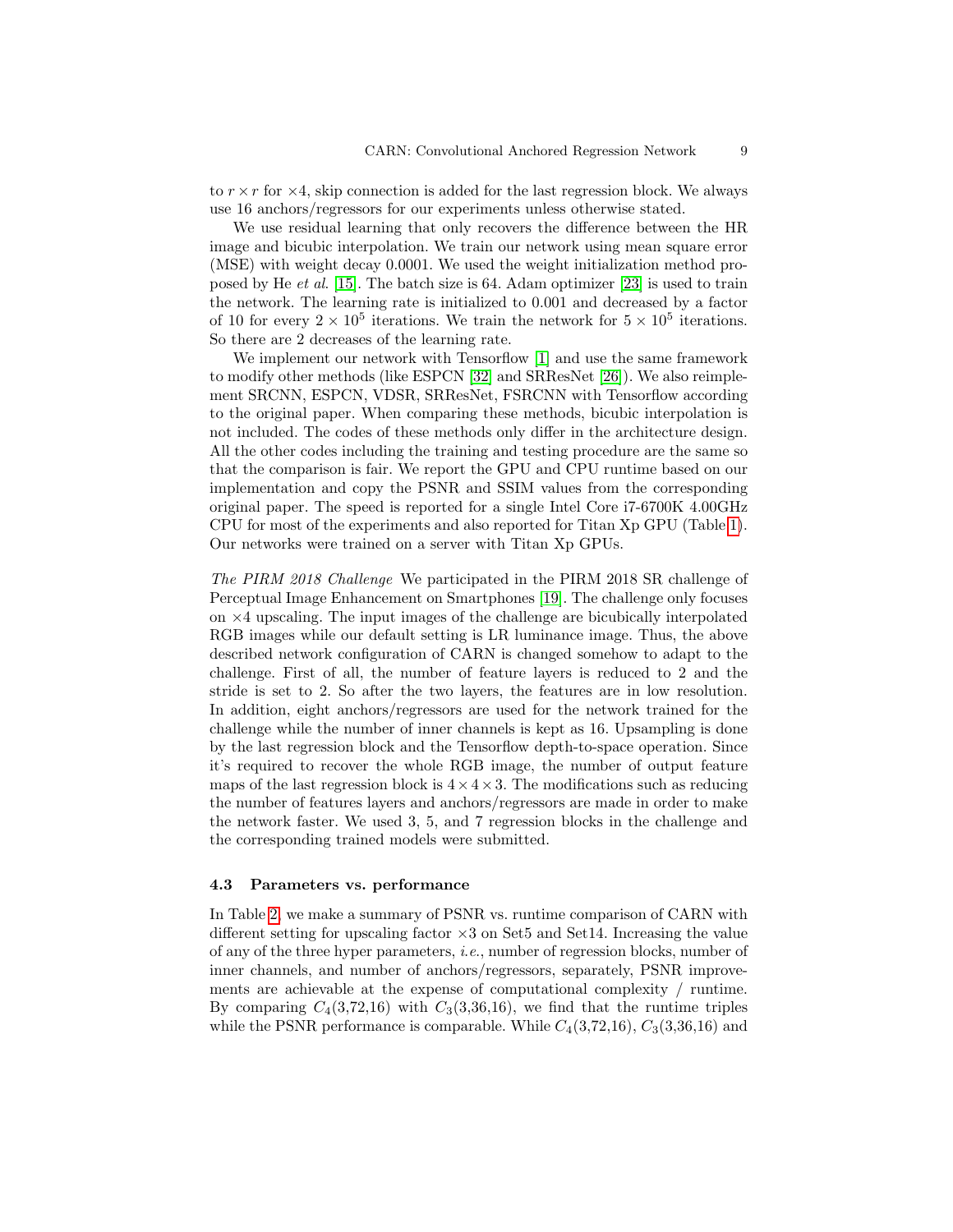<span id="page-9-0"></span>Table 1. ×4 comparison of number of parameters, memory consumption, GPU runtime, CPU runtime, and PSNR between different network architectures. Memory consumption is measured by Tensorflow when generating the HR version of baby image in Set5 on a GPU. The other metrics (GPU & CPU runtime, PSNR) are averaged on Set5 dataset.

| Method           | <b>FSRCNN</b>                |        |        |        |                    | ESPCN SRCNN VDSR SRResNet2 SRResNet4 |
|------------------|------------------------------|--------|--------|--------|--------------------|--------------------------------------|
| Param. (k)       | 12.46                        | 24.64  | 57.18  | 664.70 | 510.33             | 657.79                               |
| Mem. $(GB)$      | 0.50                         | 3.27   | 9.87   | 14.91  | 11.04              | 11.23                                |
| $GPU$ time $(s)$ | 0.0030                       | 0.0023 | 0.0083 | 0.0570 | 0.0211             | 0.0222                               |
| CPU time(s)      | 0.0112                       | 0.0089 | 0.2498 | 2.1822 | 0.5691             | 0.6377                               |
| $PSNR$ (dB)      | 30.71                        | 30.90  | 30.48  | 31.35  | 31.65              | 31.82                                |
|                  |                              |        |        |        |                    |                                      |
| Method           | SRResNet16 CARN1 CARN3 CARN7 |        |        |        | CARN <sub>11</sub> |                                      |
| Param. (k)       | 1542.53                      | 86.24  | 165.46 | 323.86 | 482.26             |                                      |
| Mem. (GB)        | 11.55                        | 11.30  | 11.37  | 11.60  | 11.76              |                                      |
| $GPU$ time $(s)$ | 0.0280                       | 0.0033 | 0.0043 | 0.0062 | 0.0081             |                                      |
| CPU time(s)      | 0.8335                       | 0.0258 | 0.0469 | 0.0835 | 0.1456             |                                      |

<span id="page-9-1"></span>**Table 2.** Average PSNR (dB) vs. runtime (s) of CARN under configurations  $(C)$  with different numbers of regression blocks  $(n)$ , inner channels  $(c)$ , and regressors  $(m)$  for upscaling factor 3.

|                                                       |         |                          |                                                |                | $C(n, c, m)$ Set PSNR/Runtime $C(n, c, m)$ Set PSNR/Runtime $C(n, c, m)$ |                                            |         | Set PSNR/Runtime         |
|-------------------------------------------------------|---------|--------------------------|------------------------------------------------|----------------|--------------------------------------------------------------------------|--------------------------------------------|---------|--------------------------|
| $C_1(3,9,16)$                                         | 5<br>14 | 33.68/0.05<br>29.77/0.11 | $C_5(3, 18, 8)$                                | 5<br>14        | 33.71/0.06<br>29.80/0.12                                                 | $C_9(1,9,16)$                              | 5<br>14 | 33.55/0.04<br>29.68/0.08 |
| $C_2(3,18,16)$ $\begin{array}{c} 5 \\ 14 \end{array}$ |         | 33.81/0.08<br>29.85/0.17 | $C_6(3,\!18,\!32)$                             | $\frac{5}{14}$ | 33.86/0.13<br>29.88/0.26                                                 | $\left C_{10}(5,18,16)\right \frac{5}{14}$ |         | 33.95/0.13<br>29.94/0.26 |
| $C_3(3,36,16)$ $\begin{array}{c} 5 \\ 14 \end{array}$ |         | 33.90/0.17<br>29.90/0.34 | $C_7(3, 18, 64)$                               | 5<br>14        | 33.89/0.23<br>29.90/0.45                                                 | $C_{11}(7,18,16)$ $\frac{5}{14}$           |         | 34.02/0.18<br>29.97/0.36 |
| $C_4(3,72,16)$ $\begin{array}{c} 5 \\ 14 \end{array}$ |         | 33.90/0.46<br>29.92/0.92 | $C_8(3,36,32)\begin{array}{c}5\\14\end{array}$ | 5              | 33.95/0.30<br>29.90/0.60                                                 | $C_{12}(9,18,16)$                          |         | 34.05/0.22<br>30.00/0.45 |

 $C_8(3,36,32)$  have comparable number of parameters,  $C_8(3,36,32)$  achieves the best trade-off between PSNR and runtime. This fact enlightens us to make a balanced selection for CARN between the number of inner channels and regressors constrained by limited resources. Note that  $C_9(1,9,16)$  has only one regression block and its runtime is already very close to ESPCN while being 0.42dB better in PSNR terms.

#### 4.4 Compared methods

We compare the proposed method CARN at different operating points (depth) with several other methods including SRCNN [\[7\]](#page-13-8), FSRCNN [\[8\]](#page-13-5), A+ [\[35\]](#page-15-0), ARN [\[3\]](#page-13-6), ESPCN [\[32\]](#page-15-2), VDSR [\[21\]](#page-14-2), RAISR [\[31\]](#page-14-15), IDN [\[18\]](#page-14-16), and SRResNet [\[26\]](#page-14-6) in terms of PSNR, SSIM [\[37\]](#page-15-8), and runtime. We resort to the benchmark set by Huang et al. [\[17\]](#page-14-12) which provides the results of several methods.

SRResNet is among the most accurate state-of-the-art methods with reasonably low runtime while ESPCN is among the fastest SR methods with a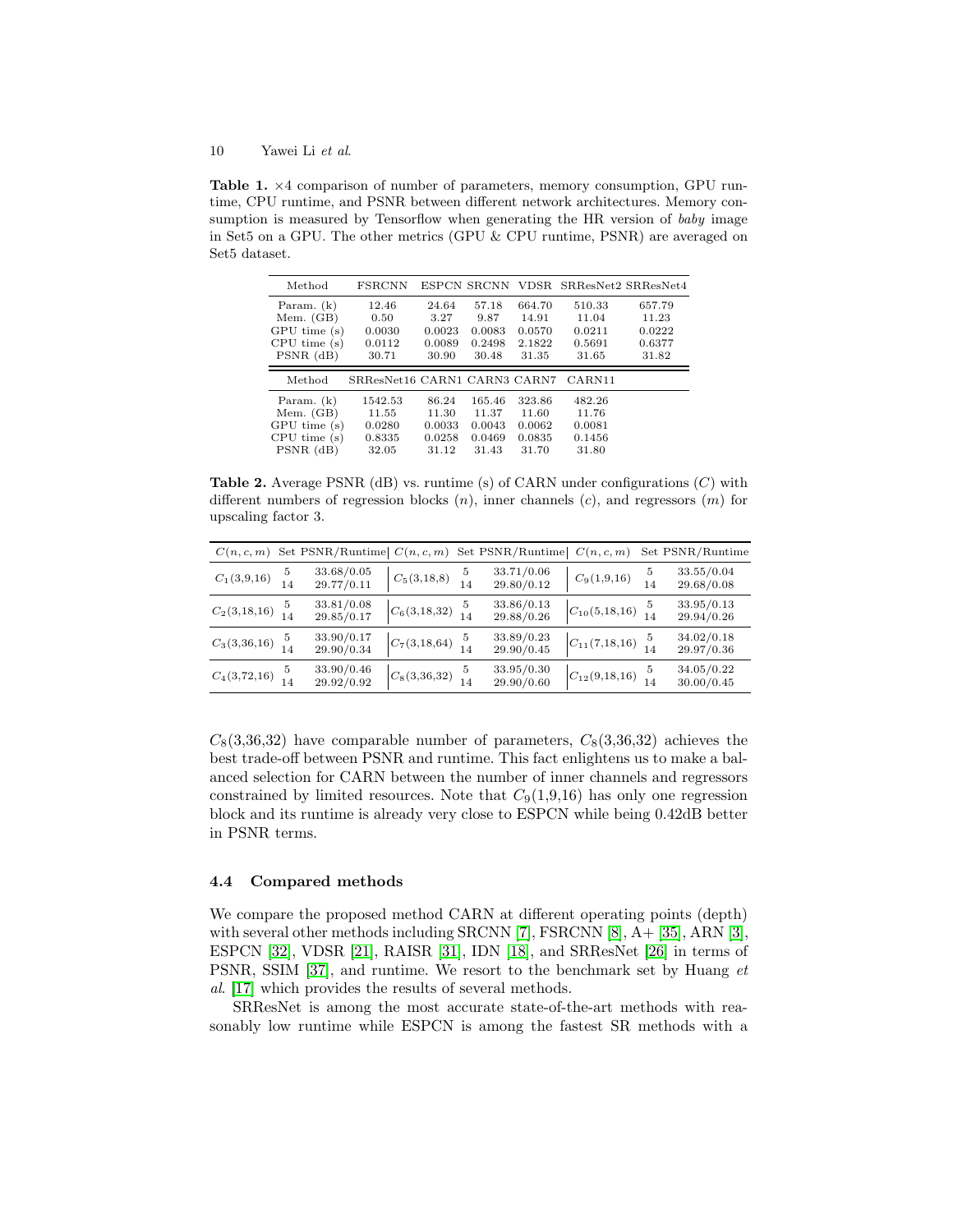| Dataset S   |                          | Bicubic                                | FSRCNN[8]                                                                              | $A + [35]$                                            | ARN[3]          | ESPCN3[32]                                            | CARN1           |
|-------------|--------------------------|----------------------------------------|----------------------------------------------------------------------------------------|-------------------------------------------------------|-----------------|-------------------------------------------------------|-----------------|
|             |                          | PSNR/SSIM                              | PSNR/SSIM/time PSNR/SSIM/time PSNR/SSIM/time PSNR/SSIM/time PSNR/SSIM/time             |                                                       |                 |                                                       |                 |
| Set5        | $\overline{2}$<br>3<br>4 | 33.66/0.93<br>30.39/0.87<br>28.42/0.81 | 37.00/0.96/0.03<br>33.16/0.91/0.02<br>30.71/0.87/0.01                                  | 36.54/0.95/0.33<br>32.58/0.91/0.19<br>30.28/0.86/0.16 | $33.01/$ -      | 33.13/–/0.02<br>$30.90/-/0.01$                        | 31.13/0.88/0.02 |
| Set14       | $\overline{2}$<br>3<br>4 | 30.23/0.87<br>27.54/0.77<br>26.00/0.70 | 32.63/0.91/0.07<br>29.43/0.82/0.03<br>27.59/0.75/0.02                                  | 32.28/0.91/0.70<br>29.13/0.82/0.41<br>27.32/0.75/0.32 | $29.37/$ -      | $29.49/-/0.03$<br>27.73/–/0.02                        | 27.93/0.76/0.05 |
| <b>B100</b> | $\overline{2}$<br>3<br>4 | 29.56/0.84<br>27.21/0.74<br>25.96/0.67 |                                                                                        | 31.21/0.89<br>28.29/0.78<br>26.82/0.71                | $28.45/-$       |                                                       | 27.20/0.72/0.03 |
| Urban1003   | $\overline{2}$<br>4      | 26.87/0.84<br>24.46/0.74<br>23.14/0.66 |                                                                                        | 29.20/0.89<br>26.03/0.80<br>24.32/0.72                |                 |                                                       | 25.05/0.74/0.16 |
|             |                          |                                        |                                                                                        |                                                       |                 |                                                       |                 |
| Dataset S   |                          | ESPCN20                                | VDSR[21]<br>PSNR/SSIM/time PSNR/SSIM/time PSNR/SSIM/time PSNR/SSIM/time PSNR/SSIM/time | SRResNet2                                             | SRResNet16[26]  | CARN7                                                 |                 |
| Set5        | $\overline{2}$<br>3<br>4 | 31.40/0.88/0.05                        | 37.53/0.96/2.28<br>33.66/0.92/2.27<br>31.35/0.88/2.32                                  | 31.65/0.88/0.57                                       | 32.05/0.90/0.84 | 37.74/0.96/0.31<br>34.01/0.92/0.18<br>31.74/0.89/0.08 |                 |
| Set14       | $\overline{2}$<br>3<br>4 | 28.02/0.77/0.11                        | 33.03/0.91/4.54<br>29.77/0.83/4.54<br>28.01/0.77/4.55                                  | 28.26/0.77/0.71                                       | 28.49/0.82/1.17 | 33.22/0.91/0.62<br>29.96/0.83/0.36<br>28.23/0.77/0.17 |                 |
| <b>B100</b> | $\overline{2}$<br>3<br>4 | 27.26/0.72/0.08                        | 31.90/0.90/3.05<br>28.82/0.80/3.10<br>27.29/0.73/3.10                                  | 27.35/0.73/0.76                                       | 27.58/0.76/1.12 | 32.03/0.90/0.42<br>28.93/0.80/0.24<br>27.39/0.73/0.11 |                 |

<span id="page-10-0"></span>Table 3. Average PSNR/SSIM/runtime for upscaling factor (S) 2, 3 and 4 on datasets Set5, Set14, B100 and Urban100 for different methods.

good accuracy. Therefore, we derived additional variants for the abovementioned methods to investigate the trade-off capability of their designs. We have implemented our SRResNet [\[26\]](#page-14-6) variants with fewer residual blocks (2, 4, 8, 12) than the original (16 residual blocks) to achieve different operating points trading accuracy for speed and trained them using DIV2K train data as for our CARN. We also, push the performance limits for ESPCN [\[32\]](#page-15-2) and implemented our own variants by increasing the number of convolutional layers from 3 (original setting) to 7, 11, and 20, respectively.

### 4.5 Results

Quantitative results The PSNR and SSIM results and runtimes of several compared methods including our CARN on the 4 datasets are summarized in Table [3.](#page-10-0) For CARN, the default number of regression blocks is set to 7 (CARN7), but we report results also for a single regression block (CARN1). Based on the results, we make a couple of observations. CARN outperforms VDSR in both PSNR and runtime by large margins, which validates the efficiency of the proposed method. CARN is much faster than SRResNet even when SRResNet uses only 2 residual blocks, but CARN is less accurate than SRResNet with 16 residual blocks. CARN is dramatically improving in accuracy over the fast SR methods such as RAISR, FSRCNN and ESPCN. CARN is capable to trade off accuracy for speed and to compete to these methods on speed while keeping an accuracy advantage. Note that ESPCN while fast saturates rapidly above 11 convolutional layers and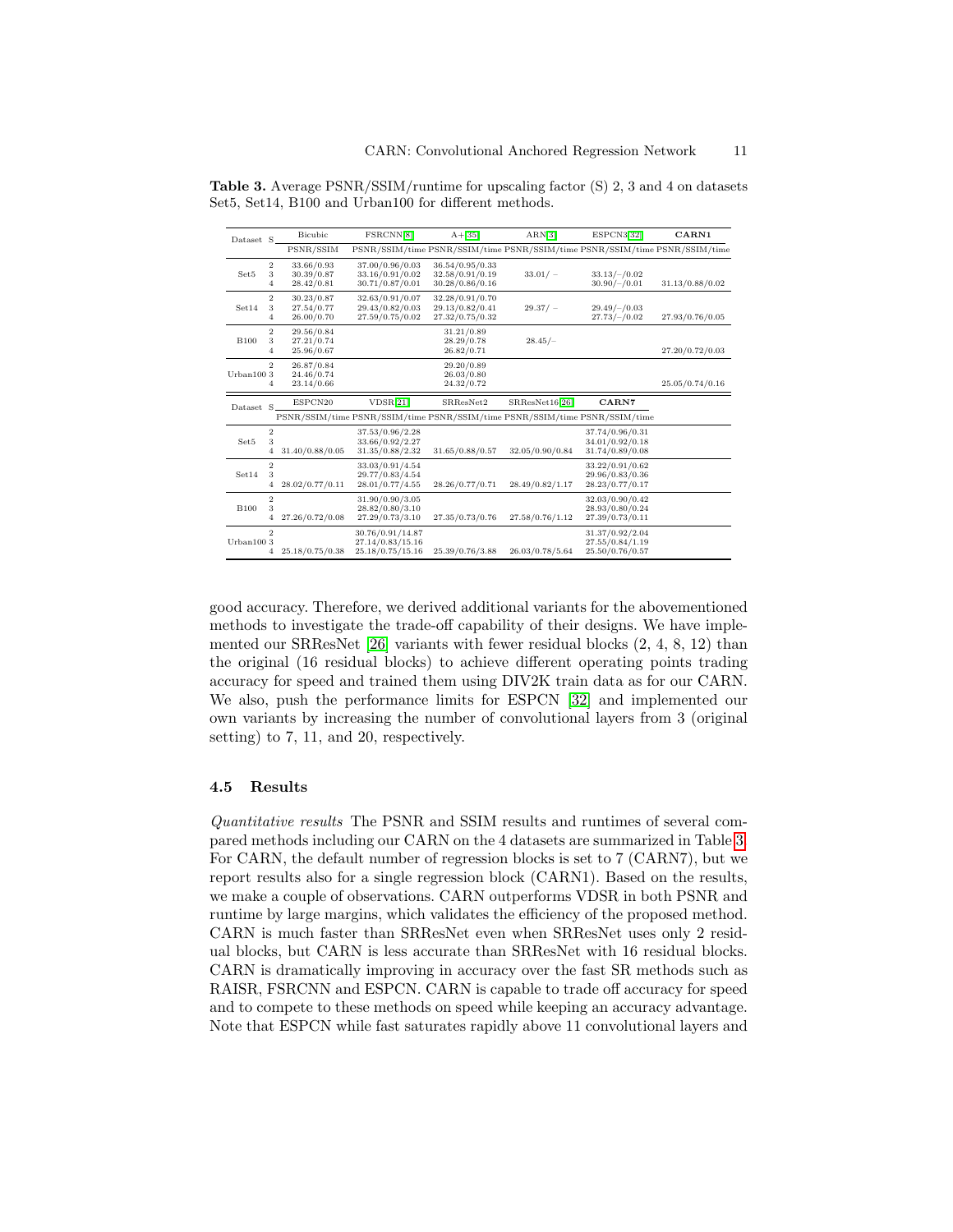

Ground Truth (PSNR, SSIM, Runtime)

FSRCNN [\[8\]](#page-13-5)





<span id="page-11-0"></span>Fig. 4. SR results of face image by different methods for upscaling factor 4.



Ground Truth (PSNR, SSIM, Runtime) FSRCNN [\[8\]](#page-13-5) (33.23, 0.88, 0.02) (33.42, 0.89, 4.65) (33.54, 0.89, 1.17) VDSR [\[21\]](#page-14-2) SRResNet2 CARN (ours) (33.61, 0.89, 0.17)

<span id="page-11-1"></span>Fig. 5. SR results of baby image by different methods for upscaling factor 4.

with 20 convolutional layers achieves worse speed and accuracy than our CARN with 3 regression blocks. While both ARN [\[3\]](#page-13-6) and CARN use the same number of regression layers and anchors, our CARN outperforms ARN by a large margin for  $\times 3$  (1dB PSNR on Set5, 0.56dB on Set14, and 0.48dB on B100).

Visual results For visual assessment of the performance we pick the face, baby, and zebra images and show in Fig. [4,](#page-11-0) [5,](#page-11-1) and [6,](#page-12-1) respectively, the super-resolved results obtained by a couple of methods in comparison with our CARN. For each we report also the PSNR and SSIM scores and the runtime. We note that our CARN super-resolved images exhibit a fair amount of artifacts, but fewer than in the compared image results, and have better PSNR and SSIM scores.

Parameter and memory In Table [1,](#page-9-0) we report the number of parameters and the memory requirements measured by Tensorflow for different algorithms. Compared with VDSR and SRResNet16, CARN reduced the number of parameters by several times. Excepting the extremely simple FSRCNN and ESPCN, the memory requirements of all the other algorithms are at the same level (10 GB) although VDSR requires slightly more memory. The reason may be that the Tensorflow tends to allocate as much as GPU memory as it can get.

Efficiency: speed vs. runtime In Fig. [1,](#page-1-0) we compare the proposed method with several state-of-the-art efficient SISR methods in term of PSNR vs. runtime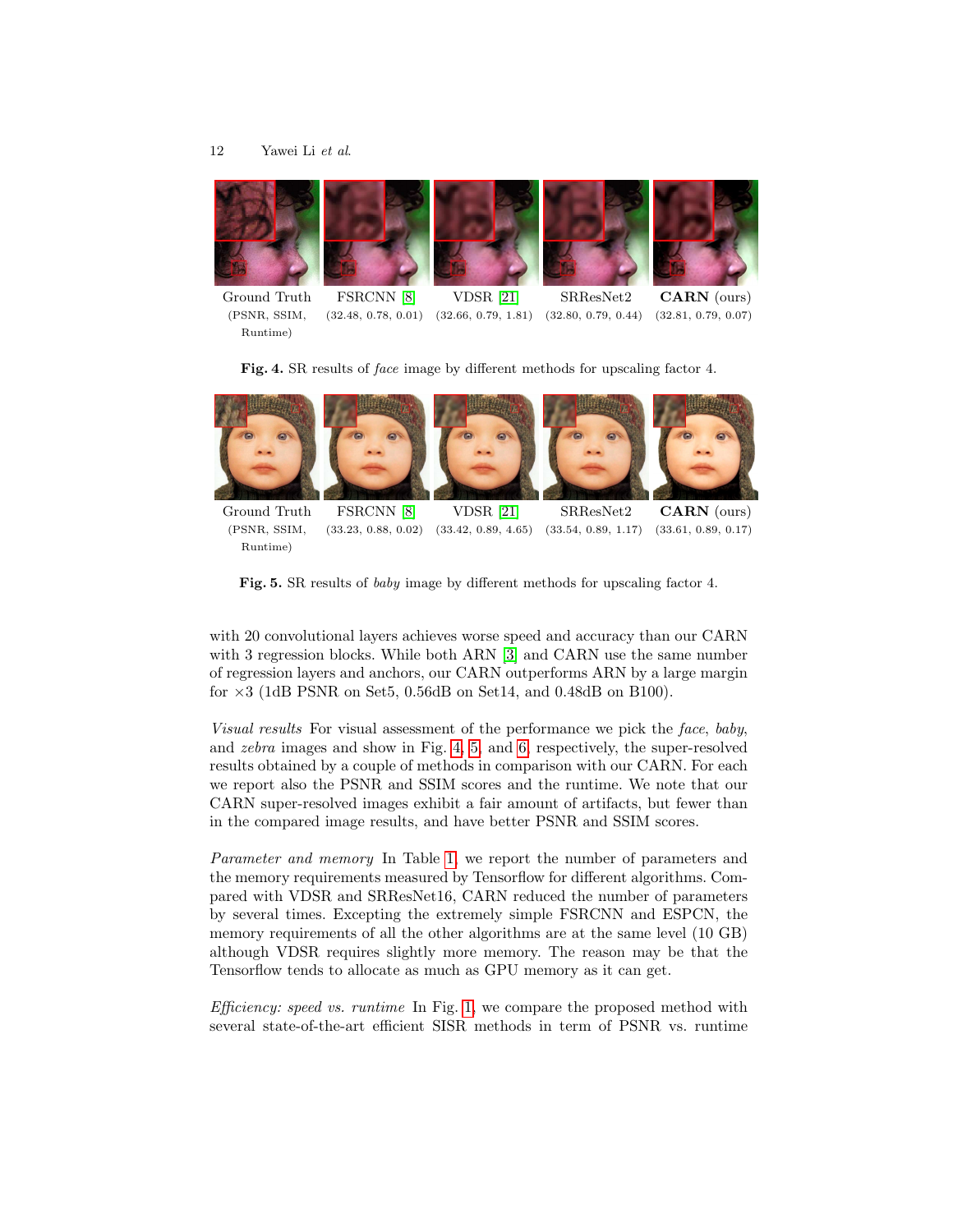

Fig. 6. SR results of zebra image by different methods for upscaling factor 4.

<span id="page-12-1"></span>trade-off. SRResNet [\[26\]](#page-14-6) with different numbers of residual blocks (2, 4, 8, 12, 16) achieves top PSNR accuracy but is much slower than other runtime efficient methods (CARN, FSRCNN [\[8\]](#page-13-5), ESPCN [\[32\]](#page-15-2)). Despite being quite fast, FSRCNN is at a low accuracy level. For ESPCN, the accuracy of the network stagnates quickly with the increasing number of layers (20 layers of the last point on the ESPCN curve). The proposed CARN with 7 regression blocks (CARN7) achieves ∼31.8dB PSNR within 0.1s runtime. CARN7 is over 22 times faster than VDSR [\[21\]](#page-14-2) for a better accuracy. By contrast, a concurrent work, the information distillation network (IDN) [\[18\]](#page-14-16) is only 6 times faster than VDSR on Set5  $(\times 4)$ while our method achieves comparable accuracy on Set14 [\[38\]](#page-15-5), B100 [\[29\]](#page-14-11), and higher accuracy on Urban100 [\[17\]](#page-14-12) in terms of PSNR (See Table [3\)](#page-10-0) [\[18\]](#page-14-16). We also notice the very recent state-of-the-art Deep Back-Projection Networks (DBPN) work [\[14\]](#page-13-13). However, DBPN is not runtime efficient; as reported in [\[33\]](#page-15-1), on a GPU, it takes seconds to  $8\times$  super-resolve an LR input DIV2K image.

In Table [1,](#page-9-0) we also report the GPU runtime of different algorithms, which tell the same story. It takes tens of milliseconds on GPU for SRResNet and VDSR to recover the images while ESPCN stagnates with increased number of layers. In conclusion, this table shows that CARN achieves the best PSNR vs. runtime tradeoff. The runtime gain of CARN7 is partly due to the reductions of number of parameters (compared with SRResNet and VDSR in Table [1\)](#page-9-0). Another reason is that CARN operates on low resolution images (compared with SRCNN and VDSR).

Among the compared methods including ESPCN and SRResNet and the derived variants, CARN clearly trades off better the runtime for accuracy and fills in the gap between fast SR methods (RAISR, FSRCNN, ESPCN) and accurate SR methods (SRResNet, VDSR).

Although EDSR [\[28\]](#page-14-7) outperforms in accuracy all of the efficient SISR methods, it is much slower than VDSR [\[21\]](#page-14-2), and orders of magnitude slower than our CARN approach.

## <span id="page-12-0"></span>5 Conclusion

In this paper, we introduced the convolutional anchored regression network (CARN), a novel deep convolutional architecture for single image super-resolution. This network was inspired by the conventional locally linear regression methods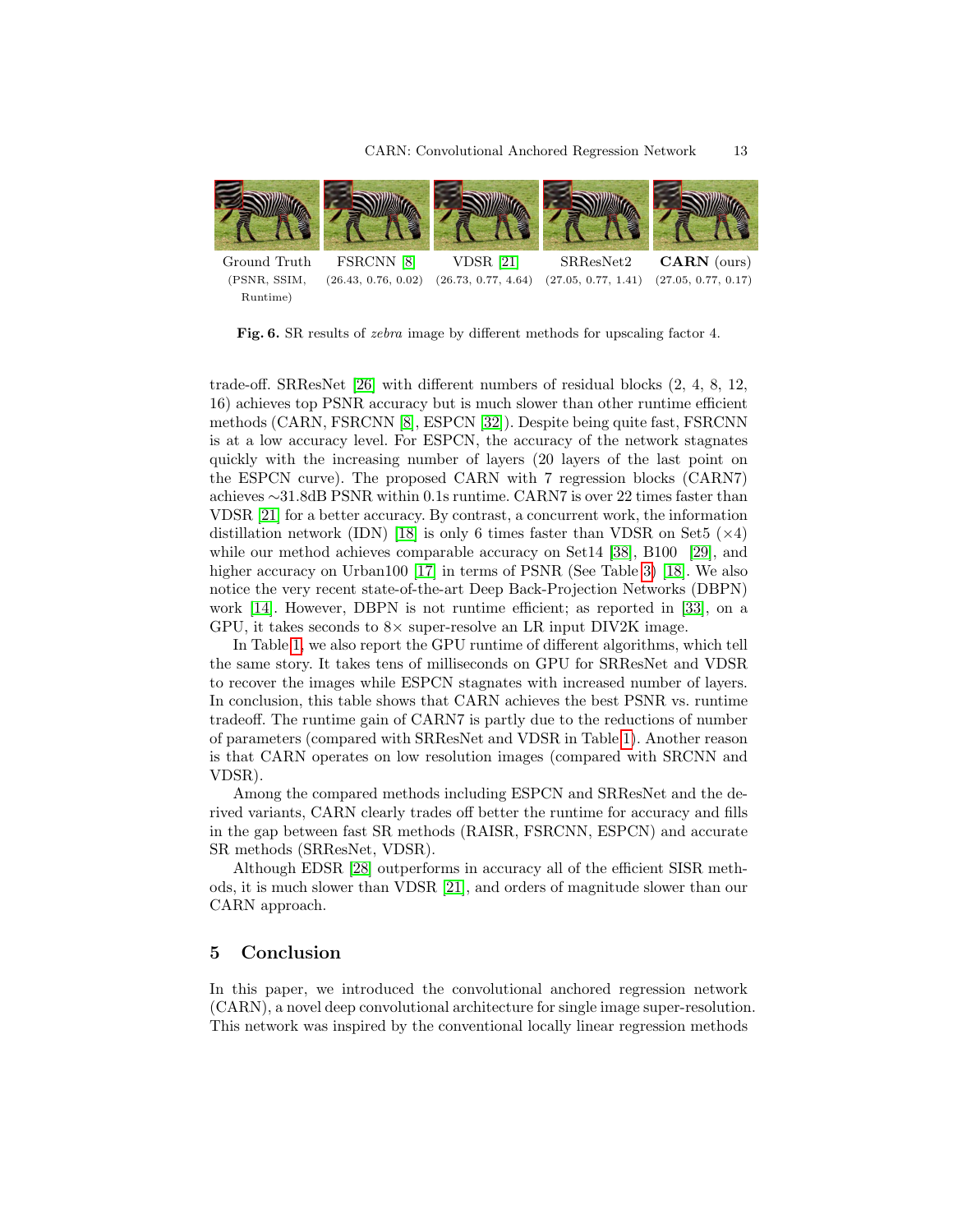A+ and ARN. The regression block was derived by analyzing the operations in A+. The regression and similarity comparison operations were converted to convolutions, which in combination with the feature layers made the network a fully fledged end-to-end learnable CNN. The proposed method is very efficient and capable to achieve the best trade-off between speed and accuracy among the compared SISR methods.

## References

- <span id="page-13-12"></span>1. Abadi, M., Barham, P., Chen, J., Chen, Z., Davis, A., Dean, J., Devin, M., Ghemawat, S., Irving, G., Isard, M., et al.: Tensorflow: A system for large-scale machine learning. In: OSDI. vol. 16, pp. 265–283 (2016)
- <span id="page-13-4"></span>2. Agustsson, E., Timofte, R.: NTIRE 2017 challenge on single image superresolution: Dataset and study. In: Proceedings of the IEEE Conference on Computer Vision and Pattern Recognition Workshops (July 2017)
- <span id="page-13-6"></span>3. Agustsson, E., Timofte, R., Van Gool, L.: Anchored regression networks applied to age estimation and super resolution. In: Proceedings of the IEEE International Conference on Computer Vision. pp. 1652–1661. IEEE (2017)
- <span id="page-13-11"></span>4. Bevilacqua, M., Roumy, A., Guillemot, C., Alberi-Morel, M.L.: Low-complexity single-image super-resolution based on nonnegative neighbor embedding. In: Proceedings of the 23rd British Machine Vision Conference (2012)
- <span id="page-13-7"></span>5. Chang, H., Yeung, D.Y., Xiong, Y.: Super-resolution through neighbor embedding. In: Proceedings of the IEEE Conference on Computer Vision and Pattern Recognition. vol. 1, pp. I–I (2004)
- <span id="page-13-2"></span>6. Dong, C., Loy, C.C., He, K., Tang, X.: Learning a deep convolutional network for image super-resolution. In: European Conference on Computer Vision. pp. 184– 199. Springer (2014)
- <span id="page-13-8"></span>7. Dong, C., Loy, C.C., He, K., Tang, X.: Image super-resolution using deep convolutional networks. IEEE transactions on pattern analysis and machine intelligence 38(2), 295–307 (2016)
- <span id="page-13-5"></span>8. Dong, C., Loy, C.C., Tang, X.: Accelerating the super-resolution convolutional neural network. In: Proceedings of European Conference on Computer Vision. pp. 391–407. Springer (2016)
- <span id="page-13-1"></span>9. Farsiu, S., Robinson, M.D., Elad, M., Milanfar, P.: Fast and robust multiframe super resolution. IEEE Transactions on Image Processing 13(10), 1327–1344 (2004)
- <span id="page-13-0"></span>10. Freeman, W.T., Jones, T.R., Pasztor, E.C.: Example-based super-resolution. IEEE Computer Graphics and Applications 22(2), 56–65 (2002)
- <span id="page-13-3"></span>11. Goodfellow, I., Bengio, Y., Courville, A., Bengio, Y.: Deep learning, vol. 1. MIT press Cambridge (2016)
- <span id="page-13-10"></span>12. Goodfellow, I., Pouget-Abadie, J., Mirza, M., Xu, B., Warde-Farley, D., Ozair, S., Courville, A., Bengio, Y.: Generative adversarial nets. In: Advances in neural information processing systems. pp. 2672–2680 (2014)
- <span id="page-13-9"></span>13. Gu, S., Zuo, W., Xie, Q., Meng, D., Feng, X., Zhang, L.: Convolutional sparse coding for image super-resolution. In: Proceedings of the IEEE International Conference on Computer Vision. pp. 1823–1831 (2015)
- <span id="page-13-13"></span>14. Haris, M., Shakhnarovich, G., Ukita, N.: Deep backprojection networks for superresolution. In: Proceedings of the IEEE International Conference on Computer Vision and Pattern Recognition (2018)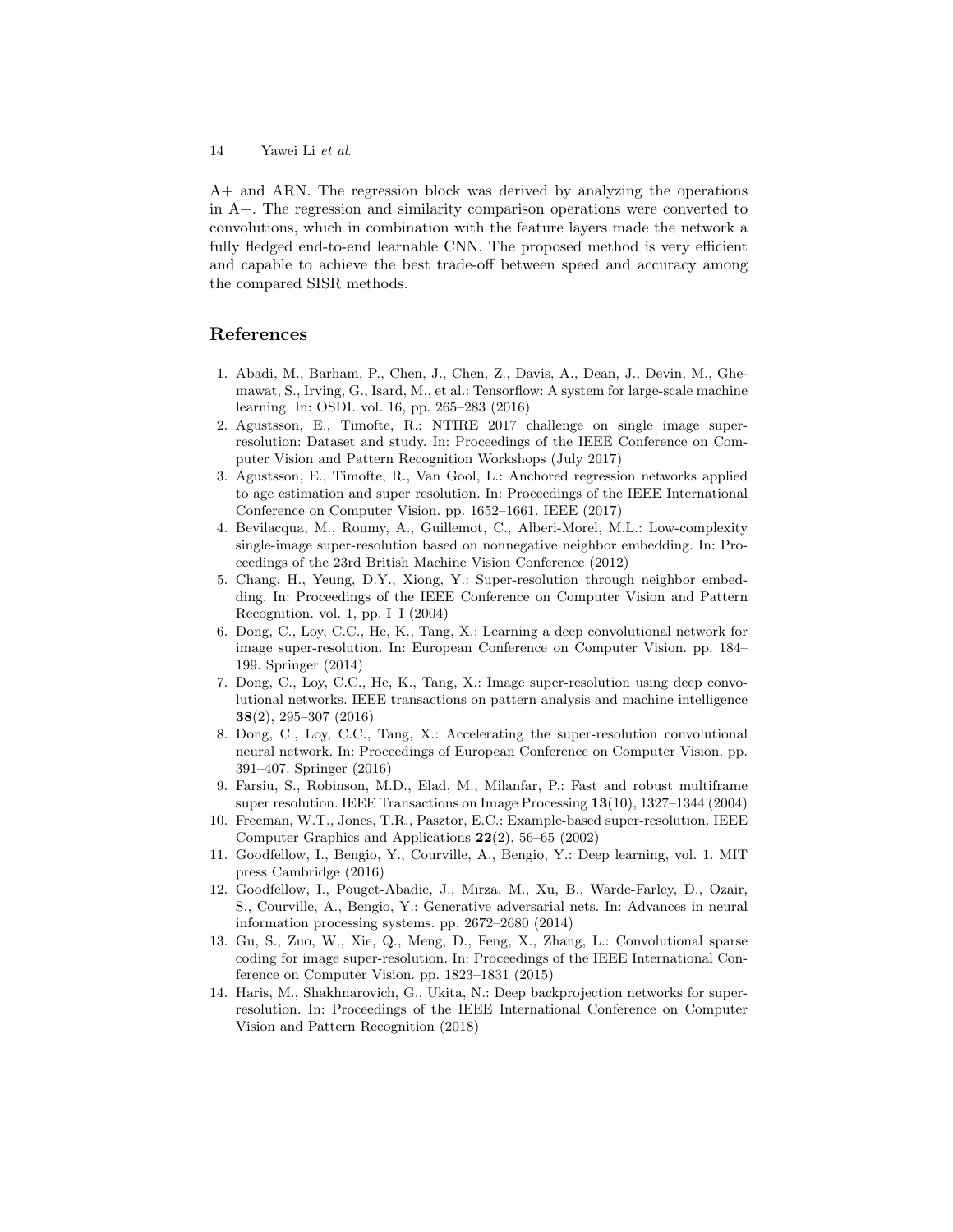- <span id="page-14-3"></span>15. He, K., Zhang, X., Ren, S., Sun, J.: Delving deep into rectifiers: Surpassing humanlevel performance on imagenet classification. In: Proceedings of the IEEE International Conference on Computer Vision. pp. 1026–1034 (2015)
- <span id="page-14-10"></span>16. Huang, G., Liu, Z., van der Maaten, L., Weinberger, K.Q.: Densely connected convolutional networks. In: Proceedings of the IEEE Conference on Computer Vision and Pattern Recognition. pp. 2261–2269 (2017)
- <span id="page-14-12"></span>17. Huang, J.B., Singh, A., Ahuja, N.: Single image super-resolution from transformed self-exemplars. In: Proceedings of the IEEE Conference on Computer Vision and Pattern Recognition. pp. 5197–5206 (2015)
- <span id="page-14-16"></span>18. Hui, Z., Wang, X., Gao, X.: Fast and accurate single image super-resolution via information distillation network. arXiv preprint arXiv:1803.09454 (2018)
- <span id="page-14-14"></span>19. Ignatov, A., Timofte, R., et al.: Pirm challenge on perceptual image enhancement on smartphones: Report. In: European Conference on Computer Vision Workshops (2018)
- <span id="page-14-1"></span>20. Jianchao, Y., Wright, J., Huang, T., Ma, Y.: Image super-resolution as sparse representation of raw image patches. In: Proceedings of the IEEE Conference on Computer Vision and Pattern Recognition. pp. 1–8 (2008)
- <span id="page-14-2"></span>21. Kim, J., Kwon Lee, J., Mu Lee, K.: Accurate image super-resolution using very deep convolutional networks. In: Proceedings of the IEEE Conference on Computer Vision and Pattern Recognition (June 2016)
- <span id="page-14-8"></span>22. Kim, J., Kwon Lee, J., Mu Lee, K.: Deeply-recursive convolutional network for image super-resolution. In: Proceedings of the IEEE Conference on Computer Vision and Pattern Recognition. pp. 1637–1645 (2016)
- <span id="page-14-13"></span>23. Kingma, D.P., Ba, J.: Adam: A method for stochastic optimization. arXiv preprint arXiv:1412.6980 (2014)
- <span id="page-14-4"></span>24. Krizhevsky, A., Sutskever, I., Hinton, G.E.: Imagenet classification with deep convolutional neural networks. In: Proceedings of Advances in Neural Information Processing Systems. pp. 1097–1105 (2012)
- <span id="page-14-9"></span>25. Lai, W.S., Huang, J.B., Ahuja, N., Yang, M.H.: Deep laplacian pyramid networks for fast and accurate super-resolution. In: Proceedings of the IEEE Conference on Computer Vision and Pattern Recognition. pp. 624–632 (2017)
- <span id="page-14-6"></span>26. Ledig, C., Theis, L., Huszár, F., Caballero, J., Cunningham, A., Acosta, A., Aitken, A., Tejani, A., Totz, J., Wang, Z., et al.: Photo-realistic single image superresolution using a generative adversarial network. In: Proceedings of the IEEE Conference on Computer Vision and Pattern Recognition. pp. 105–114 (2017)
- <span id="page-14-0"></span>27. Li, Y., Li, X., Fu, Z.: Modified non-local means for super-resolution of hybrid videos. Computer Vision and Image Understanding (2017)
- <span id="page-14-7"></span>28. Lim, B., Son, S., Kim, H., Nah, S., Lee, K.M.: Enhanced deep residual networks for single image super-resolution. In: Proceedings of the IEEE Conference on Computer Vision and Pattern Recognition Workshops. pp. 1132–1140 (2017)
- <span id="page-14-11"></span>29. Martin, D., Fowlkes, C., Tal, D., Malik, J.: A database of human segmented natural images and its application to evaluating segmentation algorithms and measuring ecological statistics. In: Proceedings of the IEEE International Conference on Computer Vision. vol. 2, pp. 416–423 (July 2001)
- <span id="page-14-5"></span>30. Ren, S., He, K., Girshick, R., Sun, J.: Faster r-cnn: Towards real-time object detection with region proposal networks. In: Proceedings of Advances in Neural Information Processing Systems. pp. 91–99 (2015)
- <span id="page-14-15"></span>31. Romano, Y., Isidoro, J., Milanfar, P.: Raisr: Rapid and accurate image super resolution. IEEE Transactions on Computational Imaging 3(1), 110–125 (March 2017). <https://doi.org/10.1109/TCI.2016.2629284>